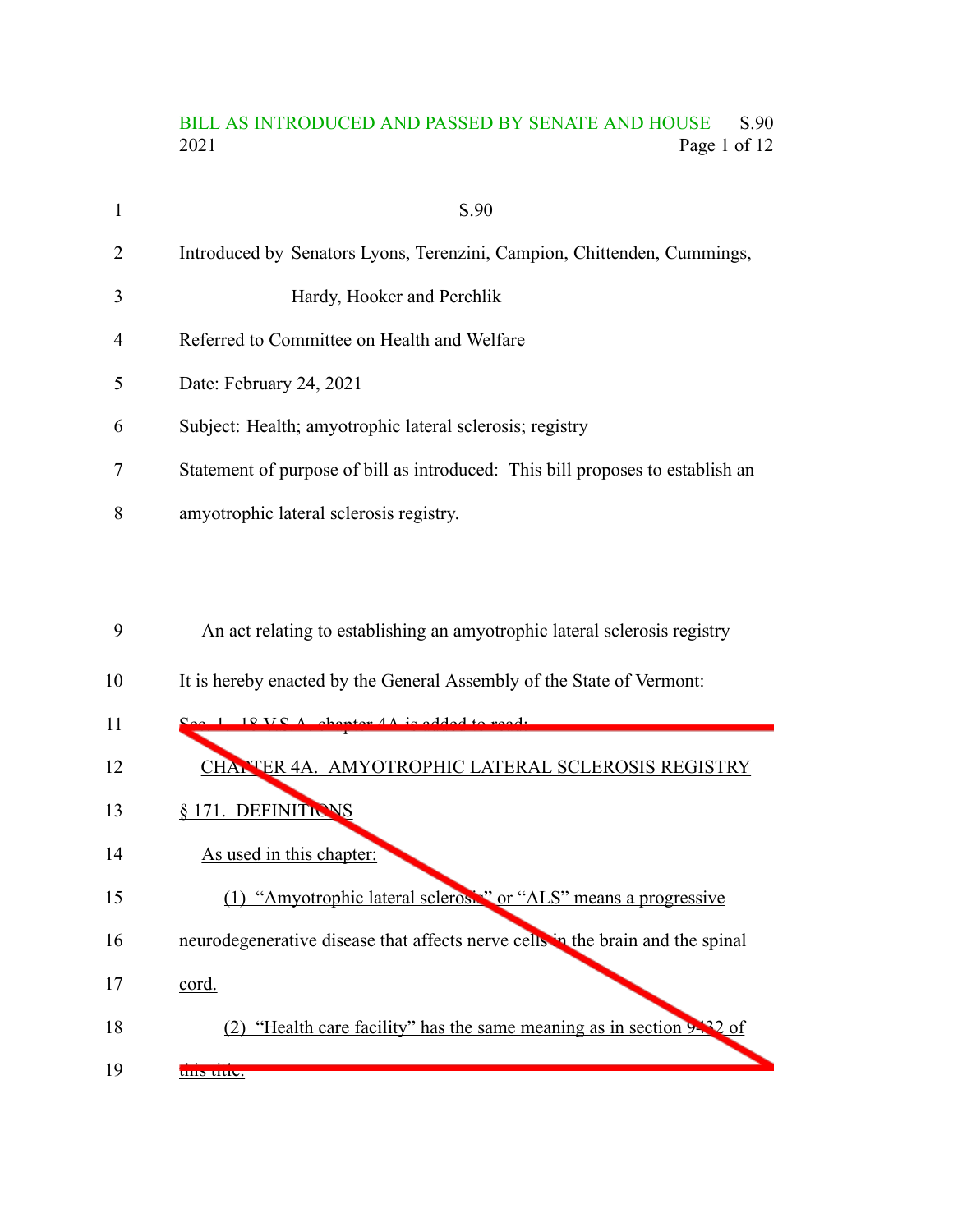# BILL AS INTRODUCED AND PASSED BY SENATE AND HOUSE S.90<br>2021 Page 2 of 12 Page 2 of 12

| 1  | (2) "Health care provider" has the same meaning as in section 0422 of                     |
|----|-------------------------------------------------------------------------------------------|
| 2  | this title.                                                                               |
| 3  | § 172. ESTABLISHMENT OF AMYOTROPHIC LATERAL SCLEROSIS                                     |
| 4  | <b>REVISTRY</b>                                                                           |
| 5  | (a) The Con missioner shall establish a uniform statewide population-based                |
| 6  | amyotrophic lateral sclerosis registry system for the collection of information           |
| 7  | determining the incidence of amyotrophic lateral sclerosis and related data.              |
| 8  | Pursuant to 3 V.S.A. chapter 25, the Commissioner shall adopt rules necessary             |
| 9  | to effect the purposes of this chopter, including the data to be reported and the         |
| 10 | effective date after which reporting by health care facilities and health care            |
| 11 | providers shall be required.                                                              |
| 12 | (b) All cases of amyotrophic lateral scle osis diagnosed or treated in the                |
| 13 | State shall be reported to the representative of <b>t</b> e Department of Health          |
| 14 | authorized by the Commissioner to compile the amvotrophic lateral sclerosis               |
| 15 | data, or any individual, agency, or organization designated to cooperate with             |
| 16 | that representative.                                                                      |
| 17 | (c) The Commissioner shall establish a training program for the personnel                 |
| 18 | of participating health care facilities and a quality control program                     |
| 19 | amyotrophic lateral sclerosis data. The Commissioner shall collaborate in                 |
| 20 | studies with clinicians and epidemiologists and publish reports on the result<br>$\Omega$ |
| 21 | such suttites. The commissioner shall cooperate with the National mstitutes of            |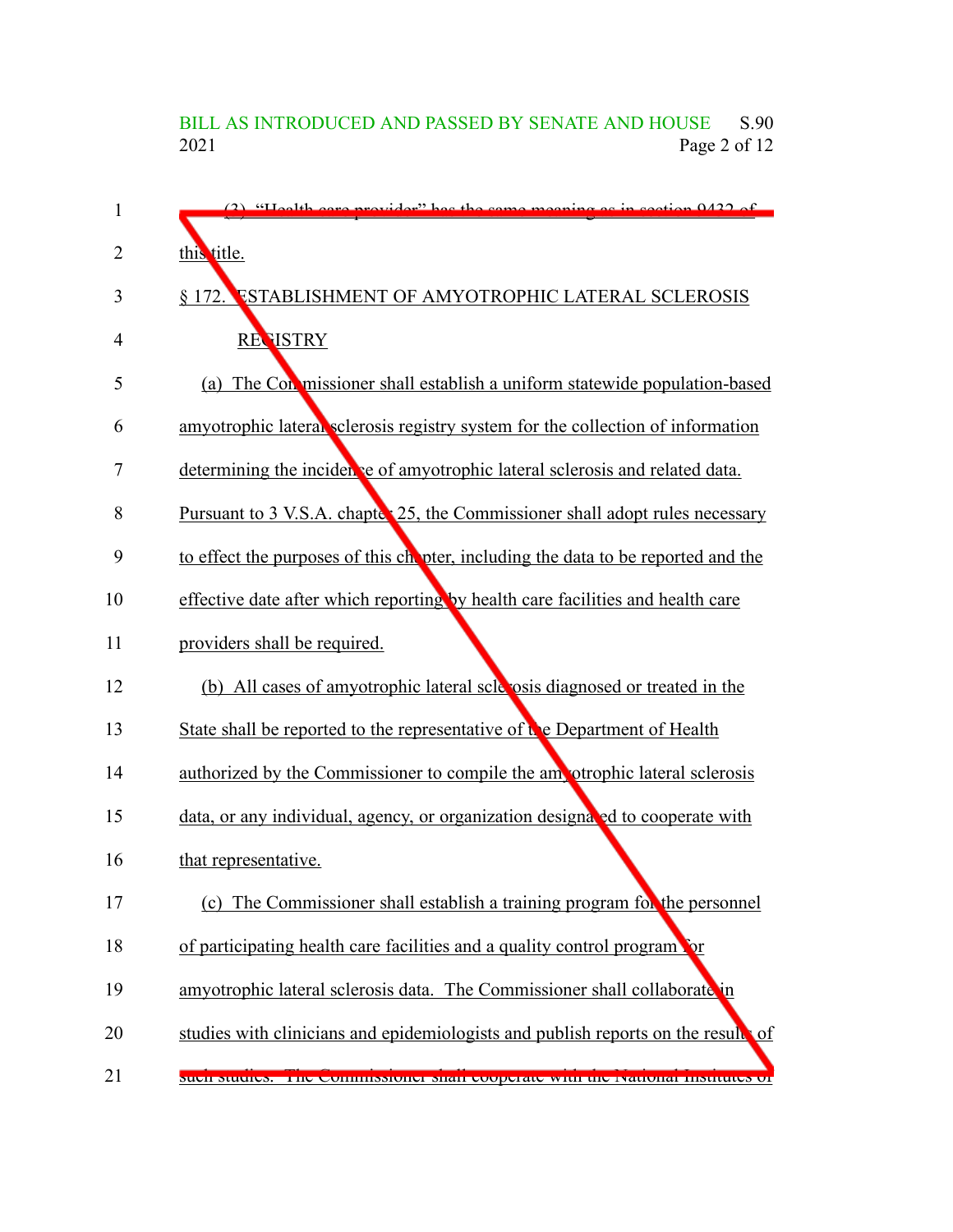# BILL AS INTRODUCED AND PASSED BY SENATE AND HOUSE S.90<br>2021 Page 3 of 12 Page 3 of 12

| $\mathbf{1}$ | Hoolth and the Conters for Disease Control and Prevention in providing            |
|--------------|-----------------------------------------------------------------------------------|
| 2            | am otrophic lateral sclerosis incidence data.                                     |
| 3            | § 173. PARTICIPATION IN PROGRAM                                                   |
| 4            | (a) Any health care facility diagnosing or providing treatment to patients        |
| 5            | with amyotrophic lateral sclerosis shall report each case of amyotrophic lateral  |
| 6            | sclerosis to the Conmissioner or his or her authorized representative in a        |
| 7            | format prescribed by the Commissioner within 180 days of admission or             |
| 8            | diagnosis. If the facility falls to report in a format prescribed by the          |
| 9            | Commissioner, the Commissioner's authorized representative may enter the          |
| 10           | facility, obtain the information, and report it in the appropriate format. In     |
| 11           | these cases, the facility shall reimburse the Commissioner or the authorized      |
| 12           | representative for the cost of obtaining and reporting the information.           |
| 13           | (b) Any health care provider diagnosing or providing treatment to patients        |
| 14           | with amyotrophic lateral sclerosis shall report each ase to the Commissioner      |
| 15           | or his or her authorized representative within 180 days of diagnosis.             |
| 16           | (c) All health care facilities and health care providers who provide              |
| 17           | diagnostic or treatment services to patients with amyotrophic lateral sclerosis   |
| 18           | shall report to the Commissioner any further demographic, diagnosic, or           |
| 19           | treatment information requested by the Commissioner concerning any person         |
| 20           | now or formerly receiving services. Additionally, the Commissioner or his or      |
| 21           | <u>nei authorizeu representative shan have physical access to an records that</u> |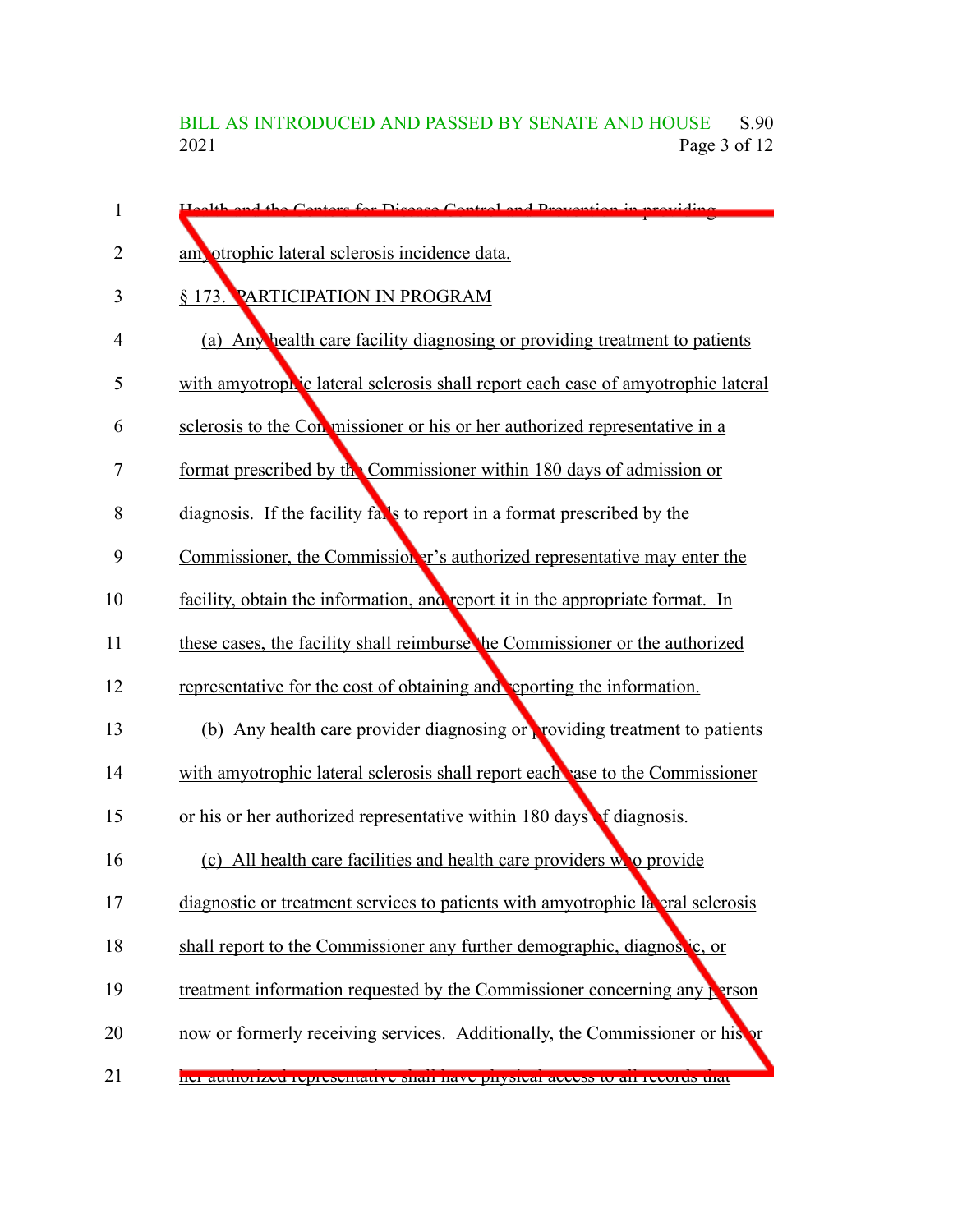BILL AS INTRODUCED AND PASSED BY SENATE AND HOUSE S.90<br>2021 Page 4 of 12 Page 4 of  $12$ 

| $\mathbf{1}$ | quid identify esces of emystrantie leteral selerosis or would establish           |
|--------------|-----------------------------------------------------------------------------------|
| 2            | chalacteristics of the amyotrophic lateral sclerosis, treatment of the            |
|              |                                                                                   |
| 3            | amyotrophic lateral sclerosis, or medical status of any identified patient with   |
| 4            | amyotrophic lateral sclerosis. Willful failure to grant access to such records    |
| 5            | shall be punishable by a fine of up to \$500.00 for each day access is refused.   |
| 6            | Any fines collected persuant to this subsection shall be deposited in the         |
| 7            | General Fund.                                                                     |
| 8            | § 174. CONFIDENTIALITY                                                            |
| 9            | $(a)(1)$ All information reported pursuant to this chapter is exempt from         |
| 10           | public inspection and copying under the Public Records Act and shall be kept      |
| 11           | confidential.                                                                     |
| 12           | $(2)(A)$ All identifying information regarding an individual patient,             |
| 13           | health care provider, or health care facility contained in records of interviews, |
| 14           | written reports, and statements procured by the Commissioner or by any other      |
| 15           | person, agency, or organization acting jointly with the Commissioner in           |
| 16           | connection with amyotrophic lateral sclerosis morbidity and mortality studies     |
| 17           | is exempt from public inspection and copying under the Public Record Act,         |
| 18           | shall be kept confidential, and used solely for the purposes of studying          |
| 19           | <u>amyottopine rateral seletosis.</u>                                             |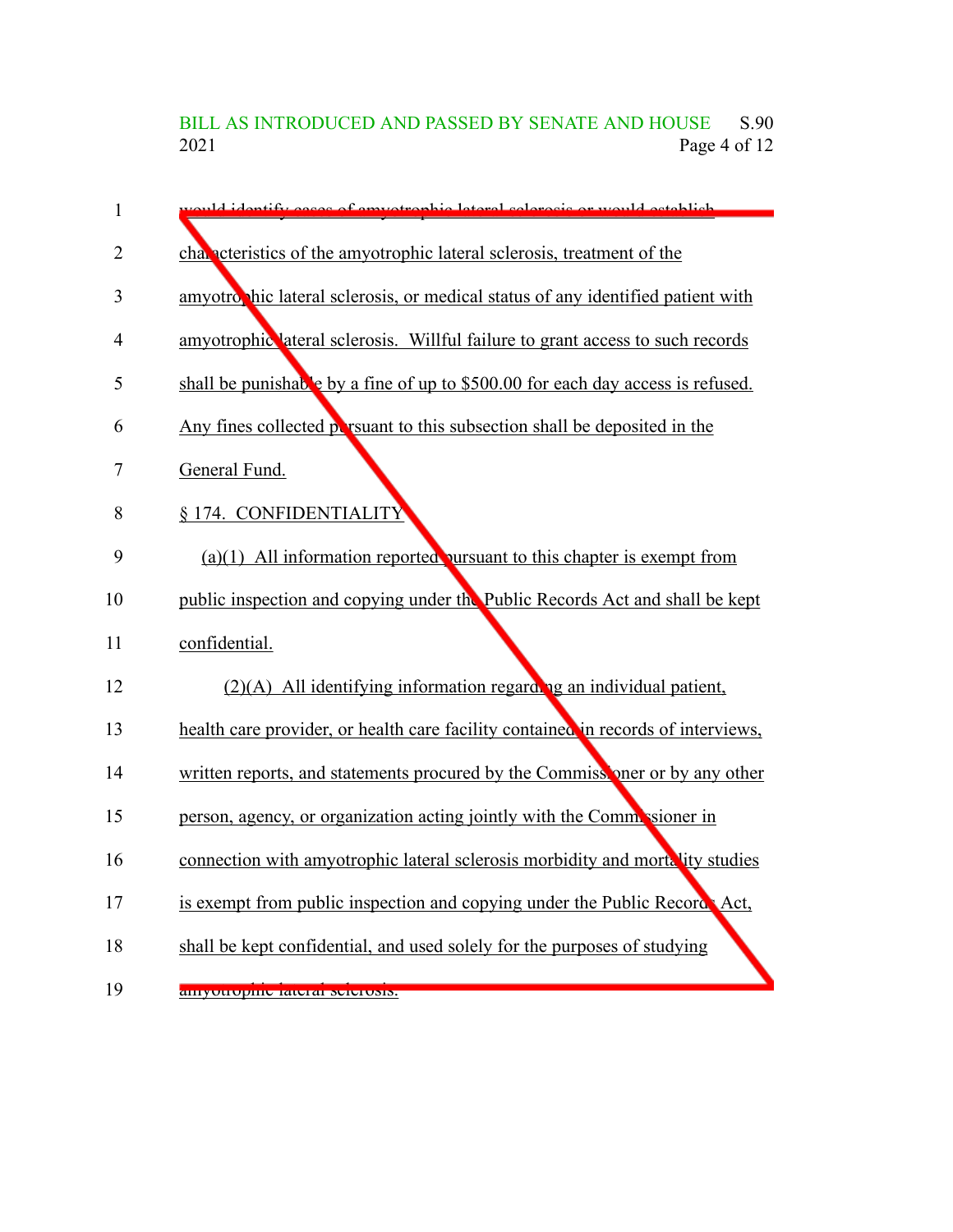BILL AS INTRODUCED AND PASSED BY SENATE AND HOUSE S.90<br>2021 Page 5 of 12 Page 5 of 12

| 1              | (B) Nothing in this soction shall prevent the Commissioner from                    |
|----------------|------------------------------------------------------------------------------------|
| $\overline{2}$ | publishing statistical compilations relating to morbidity and mortality studies    |
| 3              | that do not identify individual cases or sources of information.                   |
| 4              | (b) Notwithstanding 1 V.S.A. $\S 317(e)$ , the Public Records Act exemption        |
| 5              | created in this section shall continue in effect and shall not be repealed through |
| 6              | operation of 1 V.S.A § 317(e).                                                     |
| 7              | § 175. DISCLOSURE                                                                  |
| 8              | (a) The Commissioner move enter into agreements to exchange confidential           |
| 9              | information with any other amyo rophic lateral sclerosis registries in order to    |
| 10             | obtain complete reports of Vermont residents diagnosed or treated in other         |
| 11             | states and to provide information to other states regarding their residents        |
| 12             | diagnosed or treated in Vermont.                                                   |
| 13             | (b) The Commissioner may furnish confidential information to other                 |
| 14             | states' amyotrophic lateral sclerosis registries or health researchers in order to |
| 15             | collaborate in a national amyotrophic lateral sclerosis registry or to collaborate |
| 16             | in amyotrophic lateral sclerosis control and prevention research studies.          |
| 17             | However, before releasing confidential information, the Commissioner shall         |
| 18             | first obtain from such state registries, agencies, or researchers an agreenent in  |
| 19             | writing to keep the identifying information confidential and privileged. In the    |
| 20             | case of researchers, the commissioner shall also hist obtain evidence of the       |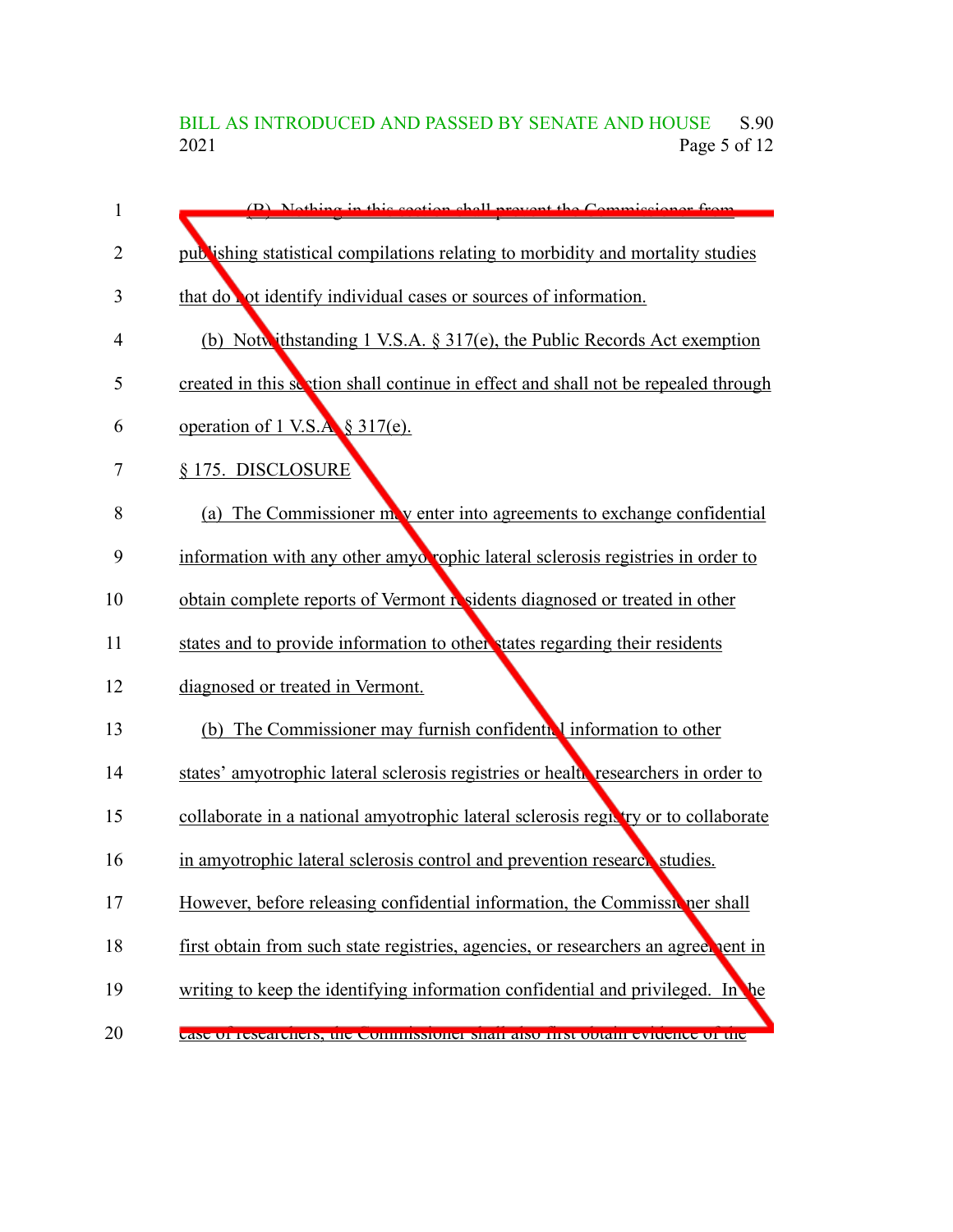# BILL AS INTRODUCED AND PASSED BY SENATE AND HOUSE S.90<br>2021 Page 6 of 12 Page 6 of  $12$

| $\mathbf{1}$   | proval of their academic committee for the protection of human subjects.          |
|----------------|-----------------------------------------------------------------------------------|
| $\overline{2}$ | esta lished in accordance with 45 C.F.R. part 46.                                 |
| 3              | § 176. L'ABILITY                                                                  |
| 4              | (a) No act on for damages arising from the disclosure of confidential or          |
|                |                                                                                   |
| 5              | privileged information may be maintained against any person, or the employer      |
| 6              | or employee of any per on, who participates in good faith in the reporting of     |
| 7              | amyotrophic lateral sclerosi registry data or data for amyotrophic lateral        |
| 8              | sclerosis morbidity or mortality tudies in accordance with this chapter.          |
| 9              | (b) No license of a health care facility or health care provider may be           |
| 10             | denied, suspended, or revoked for the good faith disclosure of confidential or    |
| 11             | privileged information in the reporting of amy trophic lateral sclerosis registry |
| 12             | data or data for amyotrophic lateral sclerosis morbe lity or mortality studies in |
| 13             | accordance with this chapter.                                                     |
| 14             | (c) Nothing in this section shall be construed to apply to the unauthorized       |
| 15             | disclosure of confidential or privileged information when such du closure is      |
| 16             | due to gross negligence or willful misconduct.                                    |
| 17             | Sec. 2. EFFECTIVE DATE                                                            |
| 18             | THIS act shall take effect on July 1, 2021.                                       |
|                |                                                                                   |
|                | CHAPTER 4A. AWYOTROPHIC LATERAL SCLEROSIS REGISTRY                                |
|                | § 171. DEFINITIONS                                                                |
|                | used in this chapter.                                                             |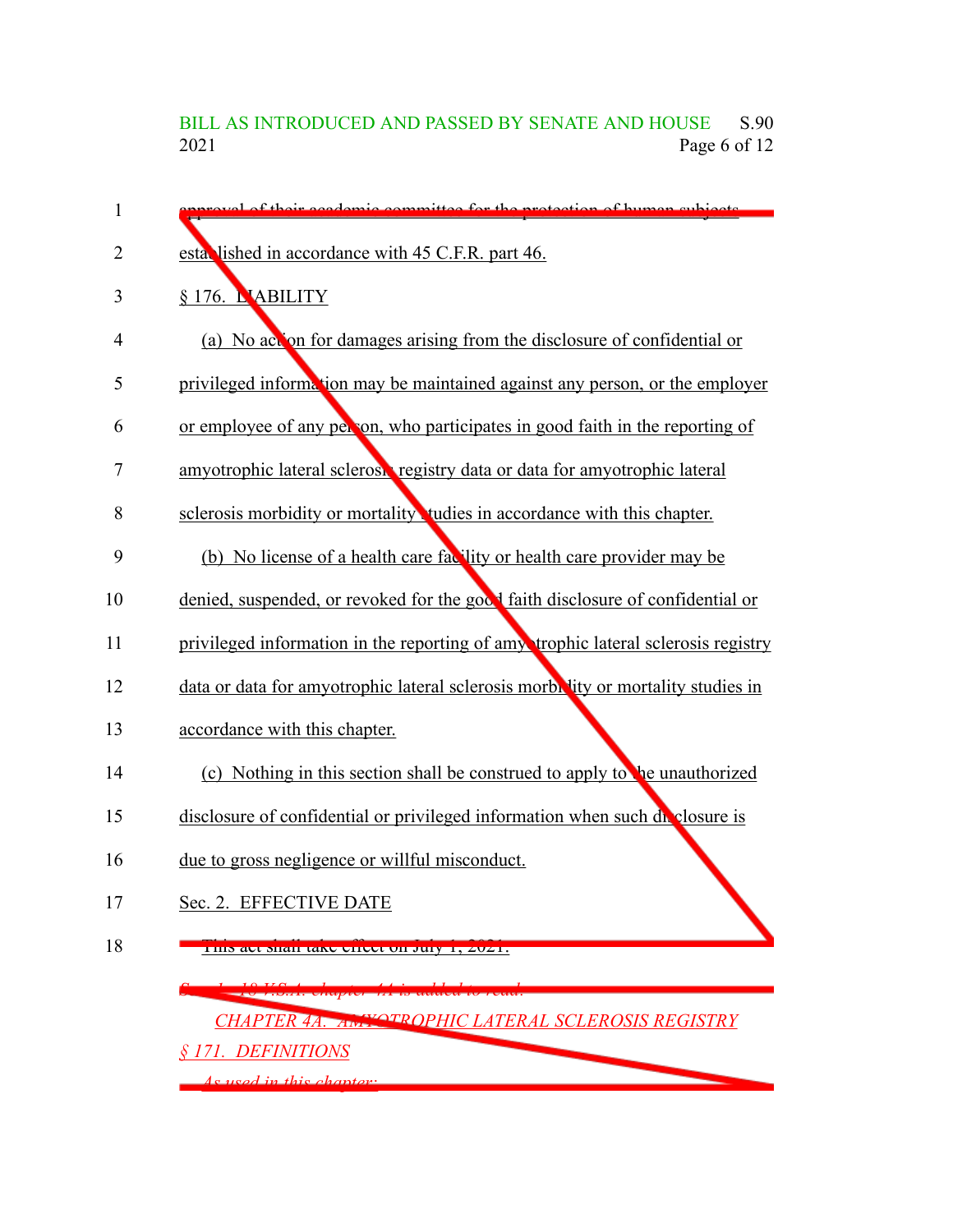*(1) "Amyotrophic lateral sclerosis" or "ALS" means a progressive neurodegenerative disease that affects nerve cells in the brain and the spinal cord.*

*(2) "Health care facility" has the same meaning as in section 9432 of this title.*

*(3) "Health care provider" has the same meaning as in section 9432 of this title.*

## *§ 172. ESTABLISHMENT OF AMYOTROPHIC LATERAL SCLEROSIS REGISTRY*

*(a) The Commissioner shall establish a uniform statewide populationbased amyotrophic lateral sclerosis registry system for the collection of information determining the incidence of amyotrophic lateral sclerosis and related data. Pursuant to 3 V.S.A. chapter 25, the Commissioner shall adopt rules necessary to effect the purposes of this chapter, including the data to be reported and the effective date after which reporting by health care facilities and health care providers shall be required.*

*(b) All cases of amyotrophic lateral sclerosis diagnosed or treated in the State shall be reported to the representative of the Department of Health authorized by the Commissioner to compile the amyotrophic lateral sclerosis data, or any individual, agency, or organization designated to cooperate with that representative.*

*(c) The Commissioner shall establish a training program for the personnel of participating health care facilities and a quality control program for amyotrophic lateral sclerosis data. The Commissioner shall collaborate in studies with clinicians and epidemiologists and publish reports on the results of such studies. The Commissioner shall cooperate with the National Institutes of Health and the Centers for Disease Control and Prevention in providing amyotrophic lateral sclerosis incidence data.*

### *§ 173. PARTICIPATION IN PROGRAM*

*(a) Any health care facility diagnosing or providing treatment to patients with amyotrophic lateral sclerosis shall report each case of amyotrophic lateral sclerosis to the Commissioner or the Commissioner's authorized representative in a format prescribed by the Commissioner within 180 days of admission or diagnosis. If the facility fails to report in a format prescribed by the Commissioner, the Commissioner's authorized representative may enter the facility, obtain the information, and report it in the appropriate format. In these cases, the facility shall reimburse the Commissioner or the authorized representative for the cost of obtaining and reporting the information.*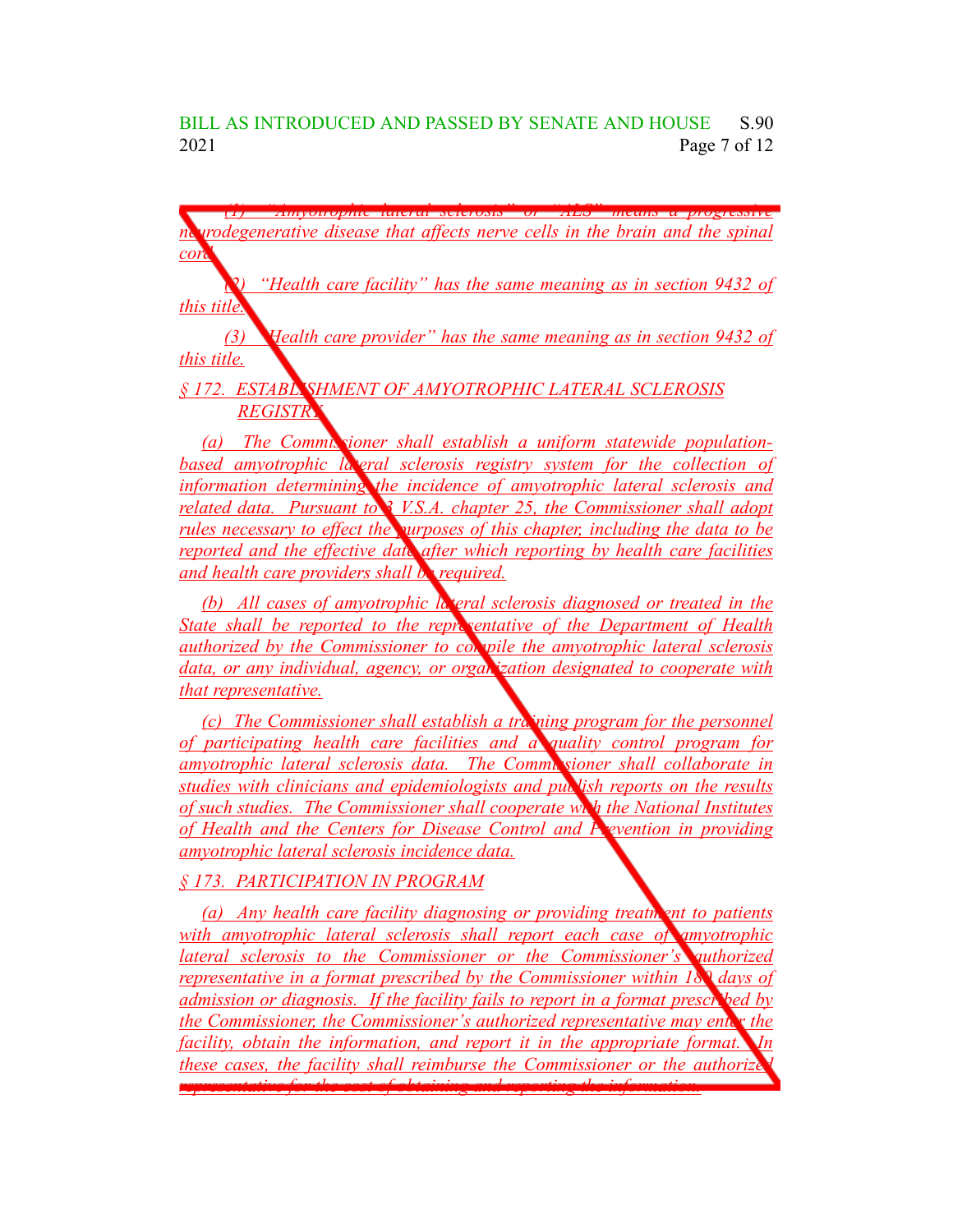BILL AS INTRODUCED AND PASSED BY SENATE AND HOUSE S.90 2021 **Page 8 of 12** 

*(b) Any health care provider diagnosing or providing treatment to patients with amyotrophic lateral sclerosis shall report each case to the Commissioner or the Commissioner's authorized representative within 180 days of diagnosis.*

*(c) All health care facilities and health care providers who provide diagnostic or treatment services to patients with amyotrophic lateral sclerosis shall report to the Commissioner any further demographic, diagnostic, or treatment information requested by the Commissioner concerning any person now or formerly receiving services. Additionally, the Commissioner or the Commissioner's authorized representative shall have physical access to all records that would identify cases of amyotrophic lateral sclerosis or would establish characteristics of the amyotrophic lateral sclerosis, treatment of the amyotrophic lateral sclerosis, or medical status of any identified patient with amyotrophic lateral sclerosis.*

## *§ 174. CONFIDENTIALITY*

*(a)(1) All information reported pursuant to this chapter is exempt from public inspection and copying under the Public Records Act and shall be kept confidential.*

*(2)(A) All identifying information regarding an individual patient, health care provider, or health care facility contained in records of interviews, written reports, and statements procured by the Commissioner or by any other person, agency, or organization acting jointly with the Commissioner in connection with amyotrophic lateral sclerosis morbidity and mortality studies is exempt from public inspection and copying under the Public Records Act, shall be kept confidential, and used solely for the purposes of studying amyotrophic lateral sclerosis.*

*(B) Nothing in this section shall prevent the Commissioner from publishing statistical compilations relating to morbidity and mortality studies that do not identify individual cases or sources of information.*

*(b) Notwithstanding 1 V.S.A. § 317(e), the Public Records Act exemption created in this section shall continue in effect and shall not be repealed through operation of 1 V.S.A. § 317(e).*

#### *§ 175. DISCLOSURE*

*(a) The Commissioner may enter into agreements to exchange confidential information with any other amyotrophic lateral sclerosis registries in order to obtain complete reports of Vermont residents diagnosed or treated in other <u>states and to provide information to other states regarding their residering in the in the in the in the in the in the in the in the in the in the in the in the in the in the in the in the in the in the in the in the in*</u> *diagnosed or treated in Vermont.*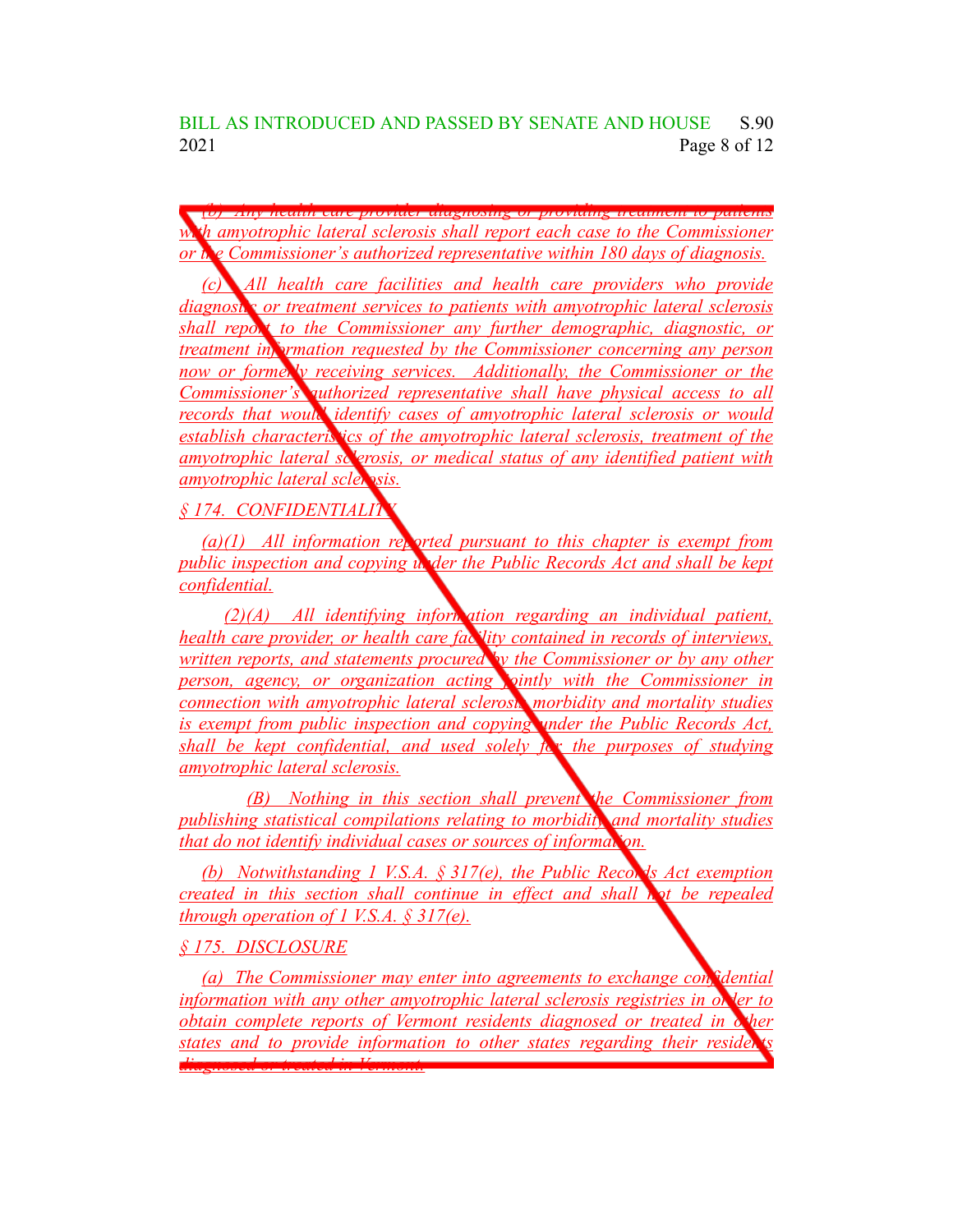*(b) The Commissioner may furnish confidential information to other states' amyotrophic lateral sclerosis registries or health researchers in order to collaborate in a national amyotrophic lateral sclerosis registry or to collaborate in amyotrophic lateral sclerosis control and prevention research studies. However, before releasing confidential information, the Commissioner shall first obtain from such state registries, agencies, or researchers an agreement in writing to keep the identifying information confidential and privileged. In the case of researchers, the Commissioner shall also first obtain evidence of the approval of their academic committee for the protection of human subjects established in accordance with 45 C.F.R. part 46.*

### *§ 176. LIABILITY*

*(a) No action for damages arising from the disclosure of confidential or privileged information may be maintained against any person, or the employer or employee of any person, who participates in good faith in the reporting of amyotrophic lateral sclerosis registry data or data for amyotrophic lateral sclerosis morbidity or mortality studies in accordance with this chapter.* 

*(b) No license of a health care facility or health care provider may be denied, suspended, or revoked for the good faith disclosure of confidential or privileged information in the reporting of amyotrophic lateral sclerosis registry data or data for amyotrophic lateral sclerosis morbidity or mortality studies in accordance with this chapter.*

*(c) Nothing in this section shall be construed to apply to the unauthorized disclosure of confidential or privileged information when such disclosure is due to gross negligence or willful misconduct.*

*Sec. 2. GRANT APPLICATIONS TO FUND AMYOTROPHIC LATERAL SCLEROSIS REGISTRY*

*The Department of Health shall seek and apply for grants to fund the amyotrophic lateral sclerosis registry established in 18 V.S.A. chapter 4A. As part of its fiscal year 2024 budget presentation, the Department shall describe any grants applied for or awarded for this purpose or other identified funding sources.*

*Sec. 3. REPORT; REGISTRY EXPANSION*

*On or before December 1, 2022, the Department of Health shall submit a written report to the House Committees on Health Care and on Human Services and to the Senate Committee on Health and Welfare exploring the benefits of expanding the amyotrophic lateral sclerosis registry established in 18 V.S.A. chapter 4A by broadening the scope of neurodegenerative diseases addressed* in the registry or by partnering with at least three neighboring states *to collect data from a larger population, or both.*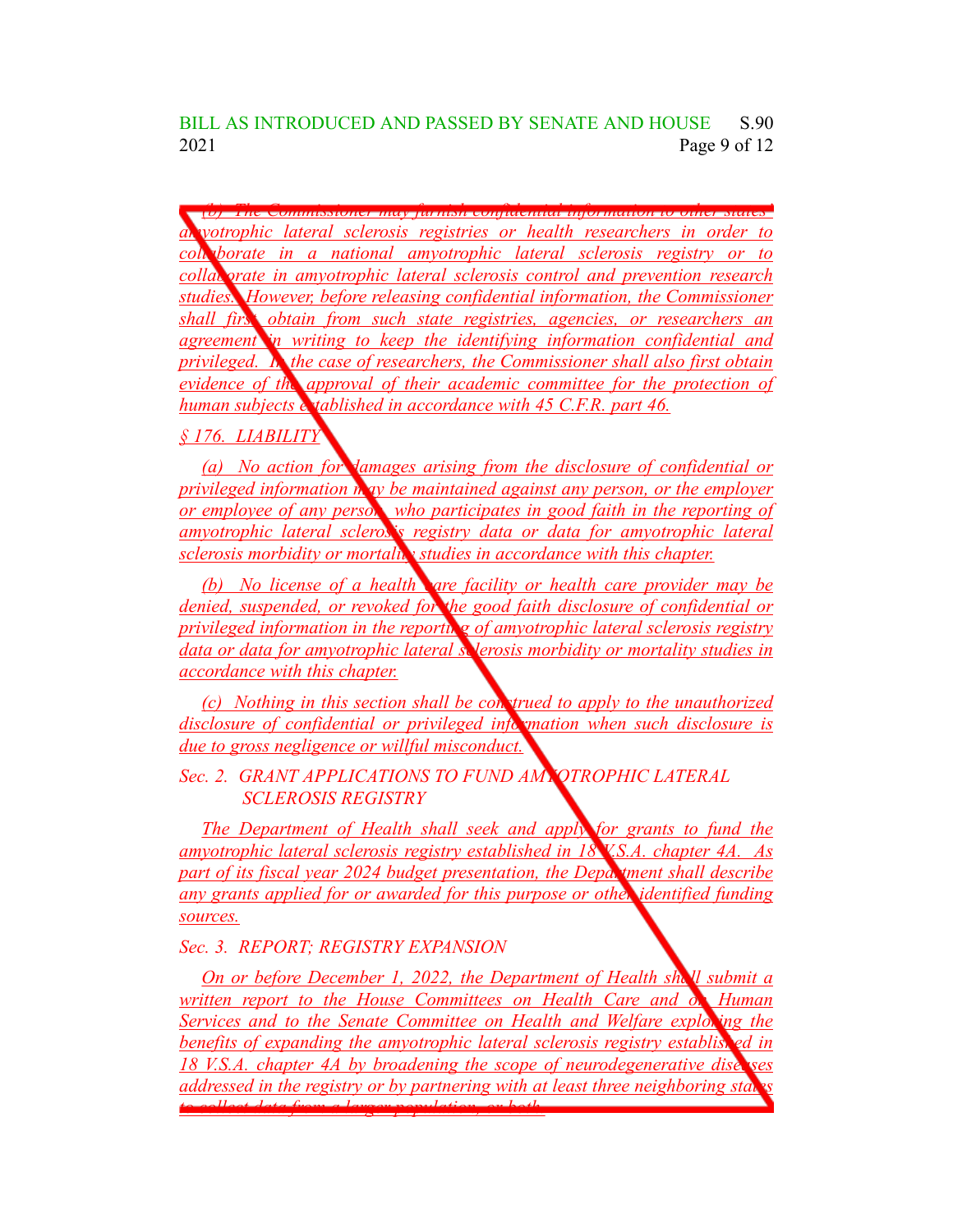BILL AS INTRODUCED AND PASSED BY SENATE AND HOUSE S.90 2021 Page 10 of 12

*Sec. 4. EFFECTIVE DATES*

*(a) Except as provided in subsection (b) of this section, this act shall take effect on July 1, 2022.*

*(b) Sec. 1 (amyotrophic lateral sclerosis registry) shall take effect on July 1, 2023.*

*Sec. 1. 18 V.S.A. chapter 4A is added to read:*

*CHAPTER 4A. AMYOTROPHIC LATERAL SCLEROSIS REGISTRY*

*§ 171. DEFINITIONS*

*As used in this chapter:*

*(1) "Amyotrophic lateral sclerosis" or "ALS" means a progressive neurodegenerative disease that affects nerve cells in the brain and the spinal cord.*

*(2) "Health care provider" means a person, partnership, corporation, facility, or institution licensed or certified or authorized by law to provide professional health care service in this State to an individual during that individual's medical care, treatment, or confinement.*

*(3) "Registry" means the statewide amyotrophic lateral sclerosis incidence registry.*

*§ 172. REGISTRY ESTABLISHED*

*The Commissioner shall establish, maintain, and operate a statewide amyotrophic lateral sclerosis incidence registry.*

*§ 173. DUTY OF HEALTH CARE PROVIDERS*

*A health care provider that screens for, diagnoses, or provides therapeutic services to patients with amyotrophic lateral sclerosis shall report to the Department all individuals diagnosed as having amyotrophic lateral sclerosis not later than six months from the date of diagnosis. The report shall include information on each individual's usual occupation and industry of employment and other elements determined by rule to be appropriate.*

*§ 174. CONFIDENTIALITY*

*(a)(1) All identifying information regarding an individual patient or health care provider is exempt from public inspection and copying under the Public Records Act and shall be kept confidential.*

*(2) Notwithstanding subdivision (1) of this subsection, the Commissioner may enter into data sharing and protection agreements with researchers or state, regional, or national amyotrophic lateral sclerosis*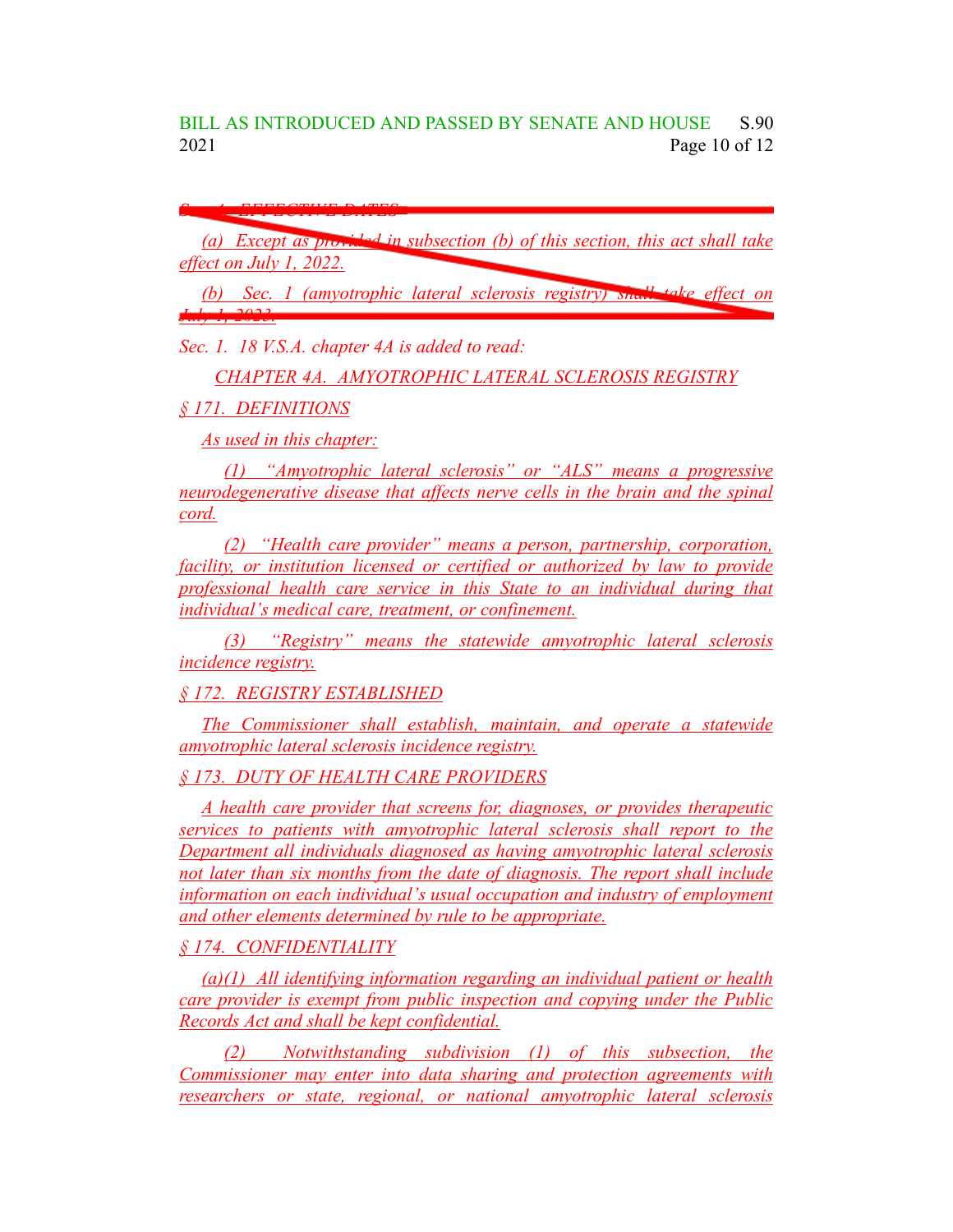## BILL AS INTRODUCED AND PASSED BY SENATE AND HOUSE S.90 2021 Page 11 of 12

*registries for bidirectional data exchange, provided access under such agreements is consistent with the privacy, security, and disclosure protections in this chapter. In the case of researchers, the Commissioner shall also first obtain evidence of the approval of their academic committee for the protection of human subjects established in accordance with 45 C.F.R. Part 46. The Commissioner shall disclose the minimum information necessary to accomplish a specified research purpose.*

*(b) The Department may disclose aggregated and deidentified information from the registry.*

### *§ 175. ANNUAL REPORT*

*Annually, on or before January 15, the Department shall submit a written report to the Governor, the House Committee on Human Services, and the Senate Committee on Health and Welfare containing the statewide prevalence and incidence estimates of amyotrophic lateral sclerosis, including any trends occurring over time across the State. Reports shall not contain information that directly or indirectly identifies an individual patient or health care provider.*

#### *§ 176. RULEMAKING*

*The Commissioner shall adopt rules pursuant to 3 V.S.A. chapter 25 to implement this chapter, including rules to govern the operation of the registry, data reported to the registry, and data release protocols.*

#### *§ 177. LIABILITY*

*(a) No action for damages arising from the disclosure of confidential or privileged information shall be maintained against any person, or the employer or employee of any person, who participates in good faith in the reporting of amyotrophic lateral sclerosis registry data or data for amyotrophic lateral sclerosis morbidity or mortality studies in accordance with this chapter.*

*(b) No license of a health care provider shall be denied, suspended, or revoked for the good faith disclosure of confidential or privileged information in the reporting of amyotrophic lateral sclerosis registry data or data for amyotrophic lateral sclerosis morbidity or mortality studies in accordance with this chapter.*

*(c) Nothing in this section shall be construed to apply to the unauthorized disclosure of confidential or privileged information when such disclosure is due to gross negligence or willful misconduct.*